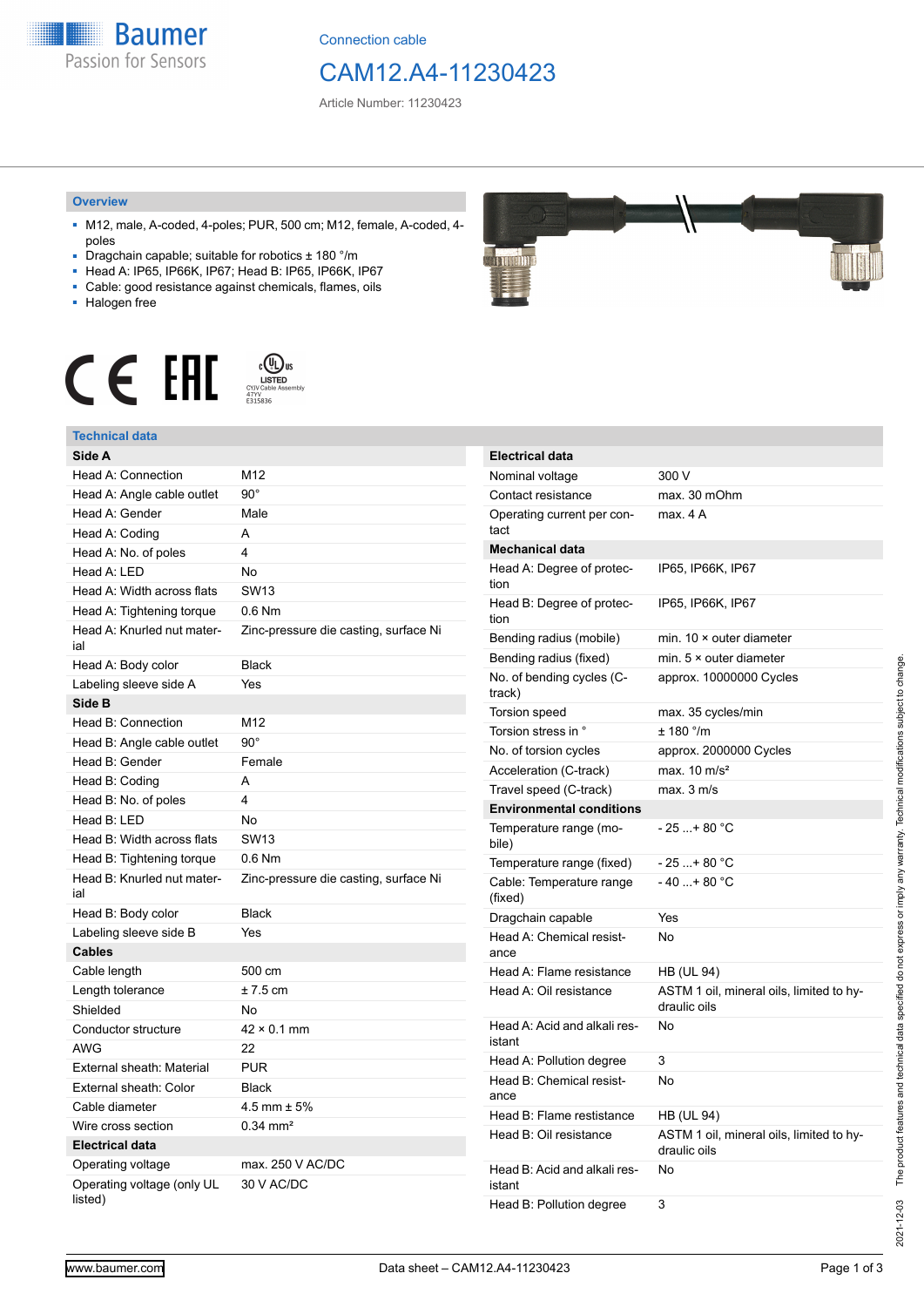

Connection cable

# CAM12.A4-11230423

Article Number: 11230423

### **Technical data**

**Technical drawing**

**Side A**

### **Environmental conditions**

Cable: Chemical resistance Good (DIN EN 60811-404)

Cable: Flame resistance Conform UL 1581 §1090 (H); CSA FT2; IEC 60332-2-2

## **Environmental conditions**

Cable: Silicone-free Yes

Cable: Oil resistance Good (DIN EN 60811-404)

# **Side B**

### **Technical drawing**

 $32$  $M12x1$  $\emptyset$  15 39  $\sqrt[3]{13}$ 



### **Coding**



**Coding**